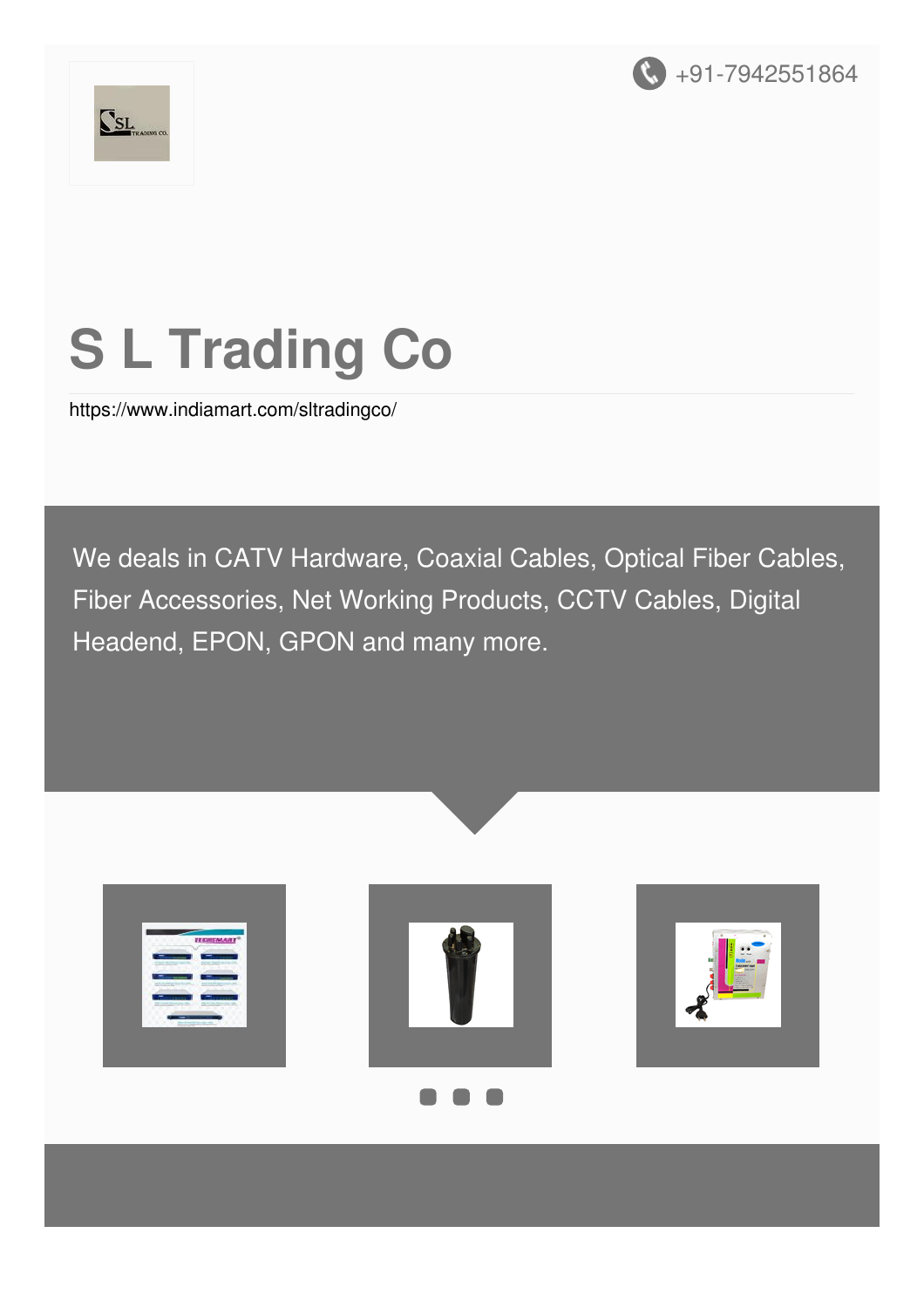#### About Us

Established in the year **2013, "S L Trading Co"** is one of the prominent **Wholesale Trader, Exporter and Importer** of a wide range of **Optical Transmitter, DC Amplifier, Optical Receiver, DC Node, Digital Meter, Tap Off/Splitters, SMPS Adapter, Media Converter, etc**.We are well known in the market for the efficiency, longer functional life, operational fluency, robustness and impeccable designs of our product range.Owing to the above mentioned features, our offered accessories are demanded in the market. Moreover, our cordial relationship with vendors enables us to meet the exact demands of customers dexterously. Our vendors are selected on the basis of their past records, quality of products, infrastructure facility and market reputation. Owing to our ethical business practices and transparent procedures, we have mustered huge client-base across the nationwide market for ourselves. We **Export** our products in various countries like **China** extra.

Under the able patronage of our mentor, **"Mr. Mohit Tater"**, we have achieved tremendous growth in the industry. His managerial skills and business knowledge have enabled us in staying ahead of our competitors in this domain.

> **For more information, please visit** <https://www.indiamart.com/sltradingco/profile.html>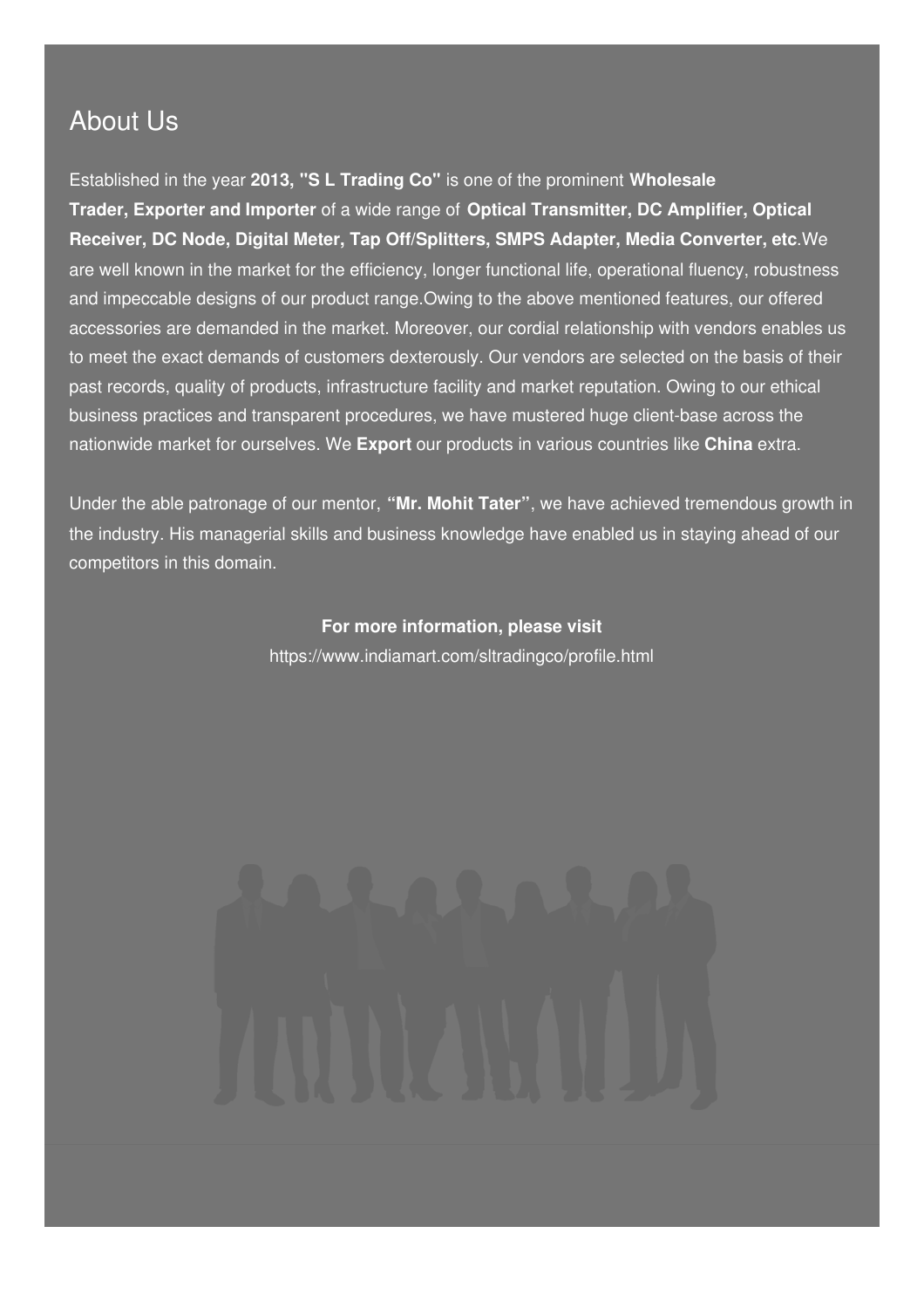# **FIBER ACCESSORIES**





**PLC Splitter** 



Fiber Optic Adapter



Visual Locator Fault Torch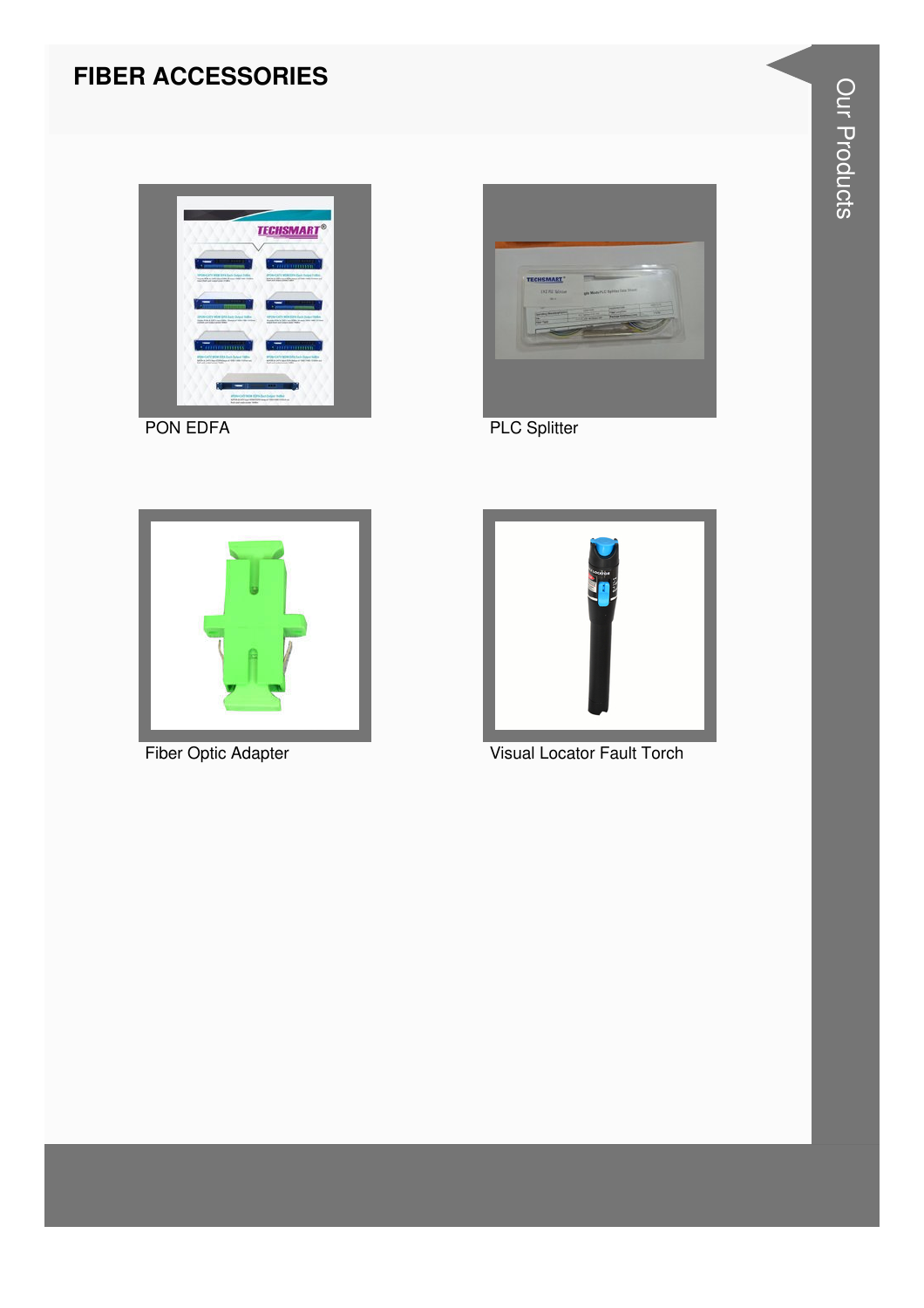# **JOINT ENCLOSURE**



**Bamboo Joint Enclosure** 



Joint Enclosure Box



**2WAY DLX Joint Enclosure** Box



**Black Fiber Optical Joint** Enclosure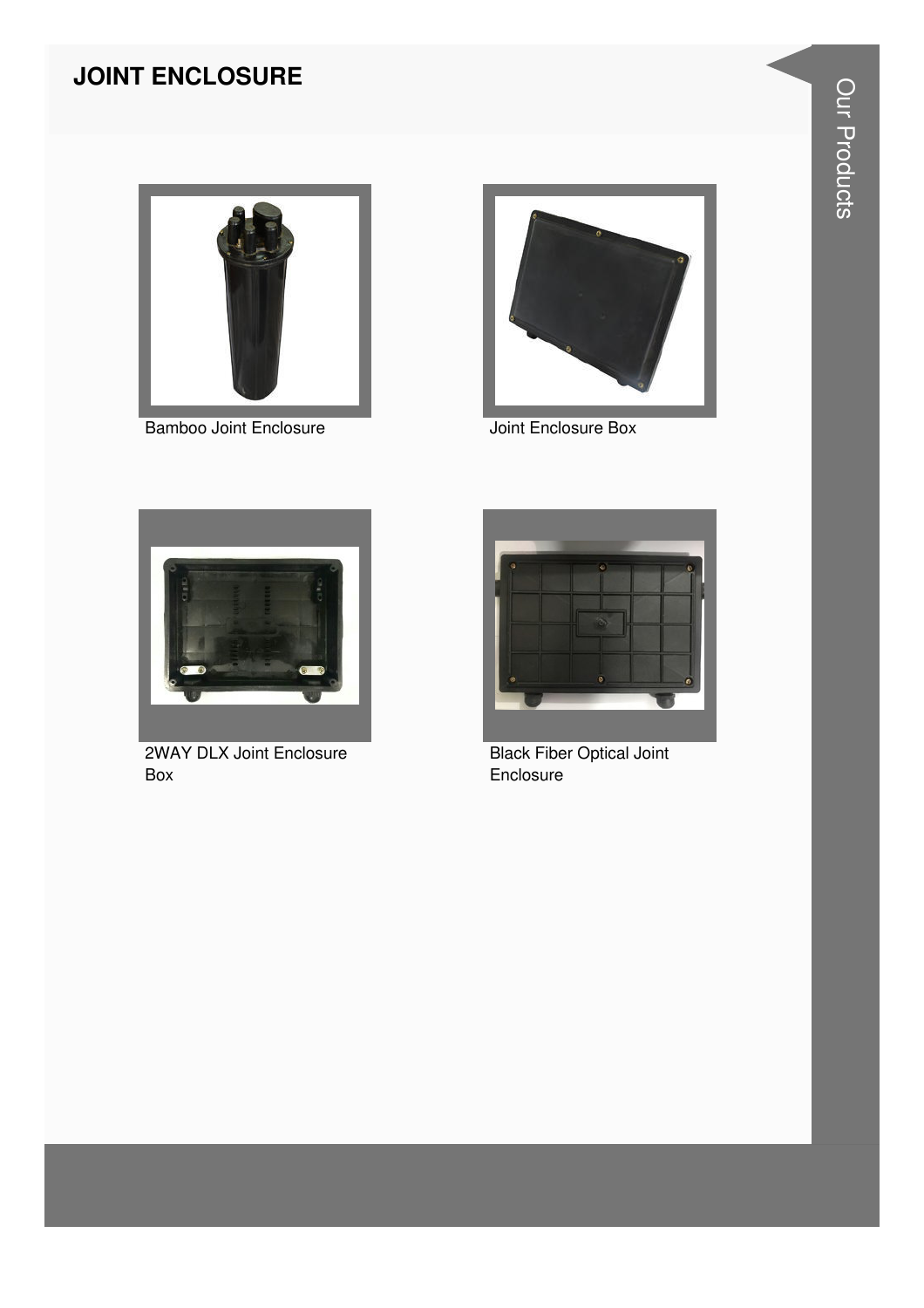#### **POWER SUPPLY SYSTEM**



Node With 2 Amp Power Supply System



2 Ampere 35 Volt DC Power Supply System



2 Ampere Power Supply System



3 Ampere Power Supply System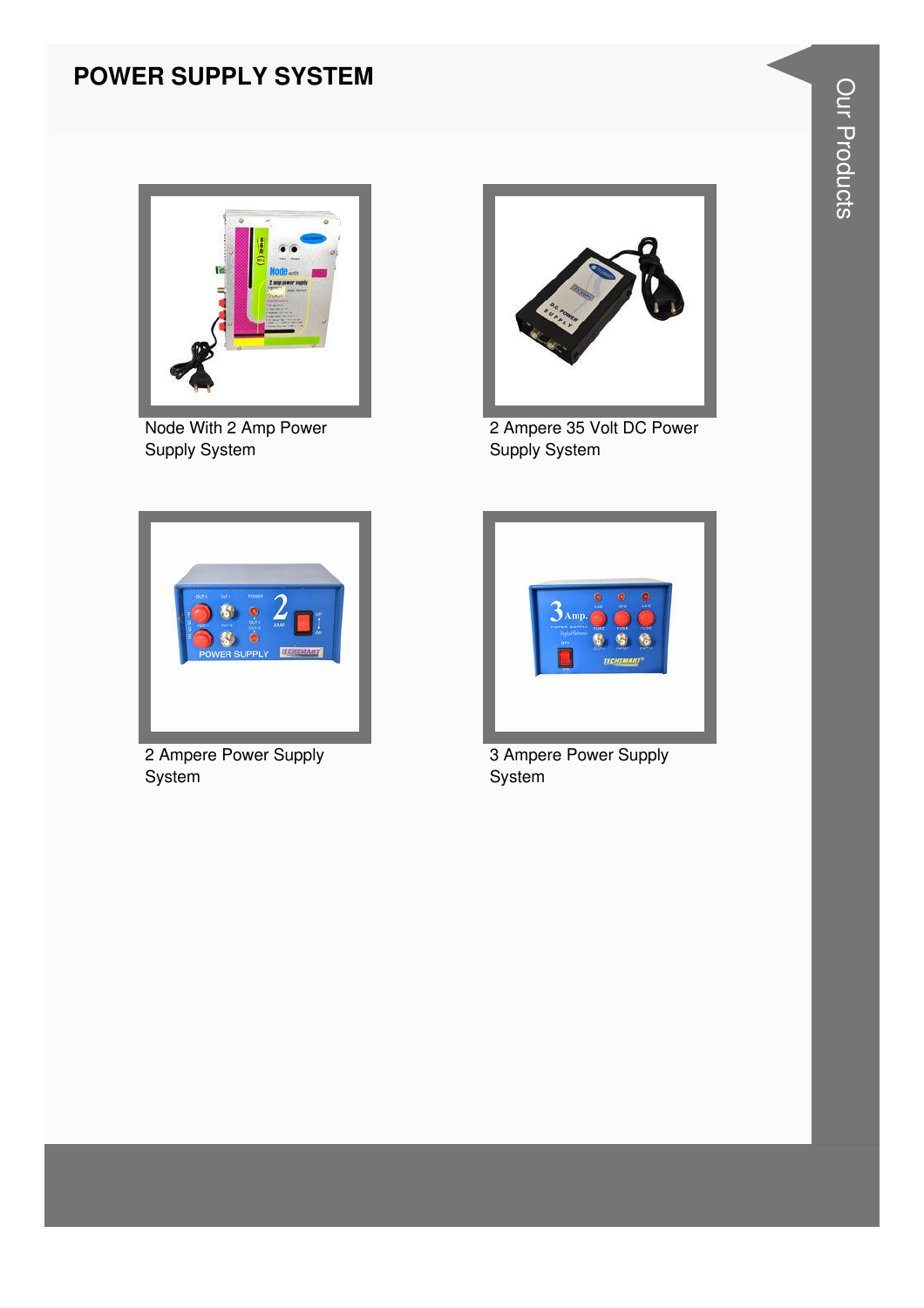#### **HYBRID AMPLIFIER**



Dual Output Hybrid Amplifier **Aluminum Hybrid Amplifier** 







T1303 Hybrid Amplifier **Example 2018** Economy Model Hybrid **Amplifier**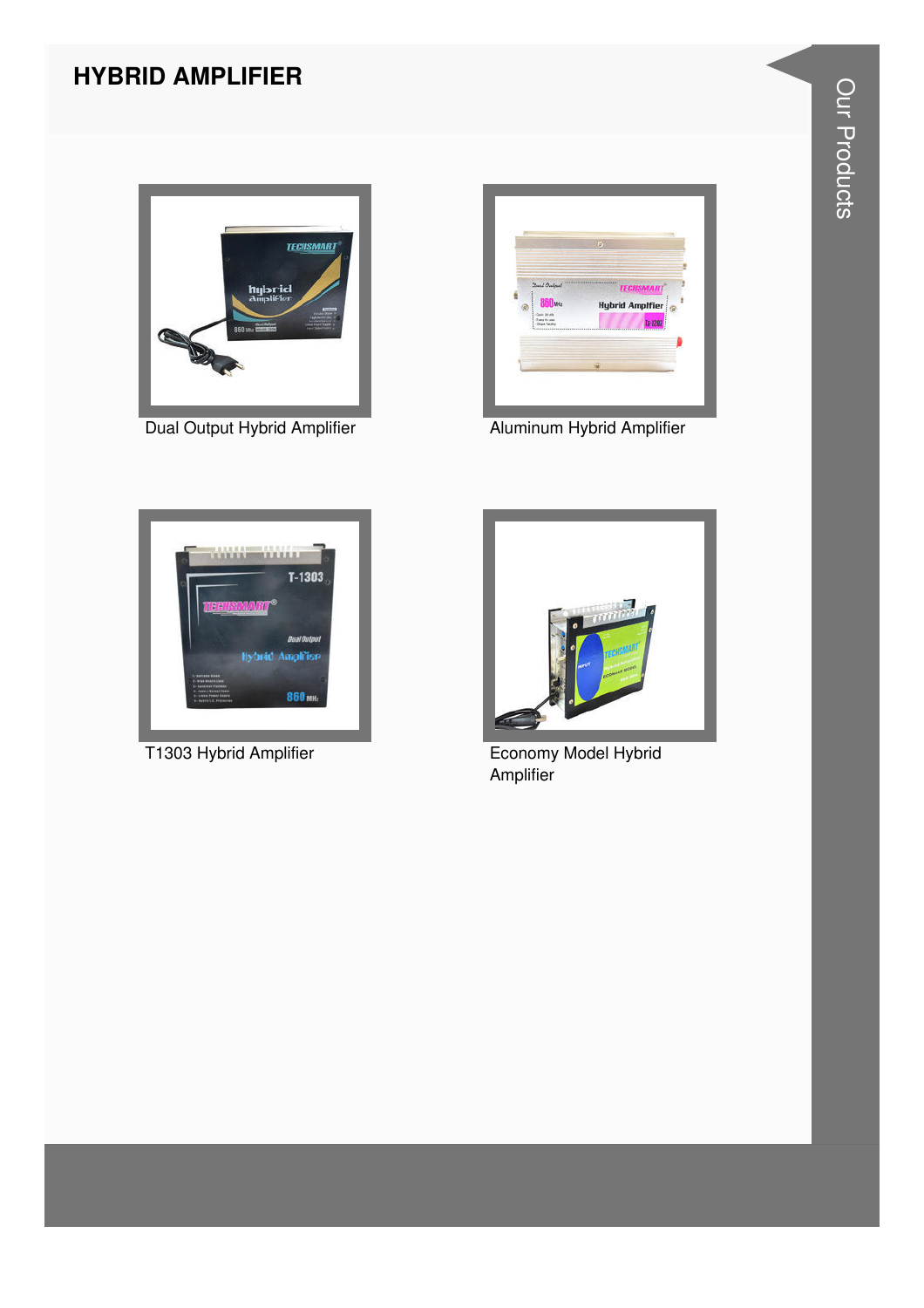#### **OPTICAL NETWORK UNIT**



**Optical Network Unit** 



Syrotech 2010 WDAONT **WONT Optical Network Unit** 



Syrotech X Pon Onu



**Adopt Dualband ONT**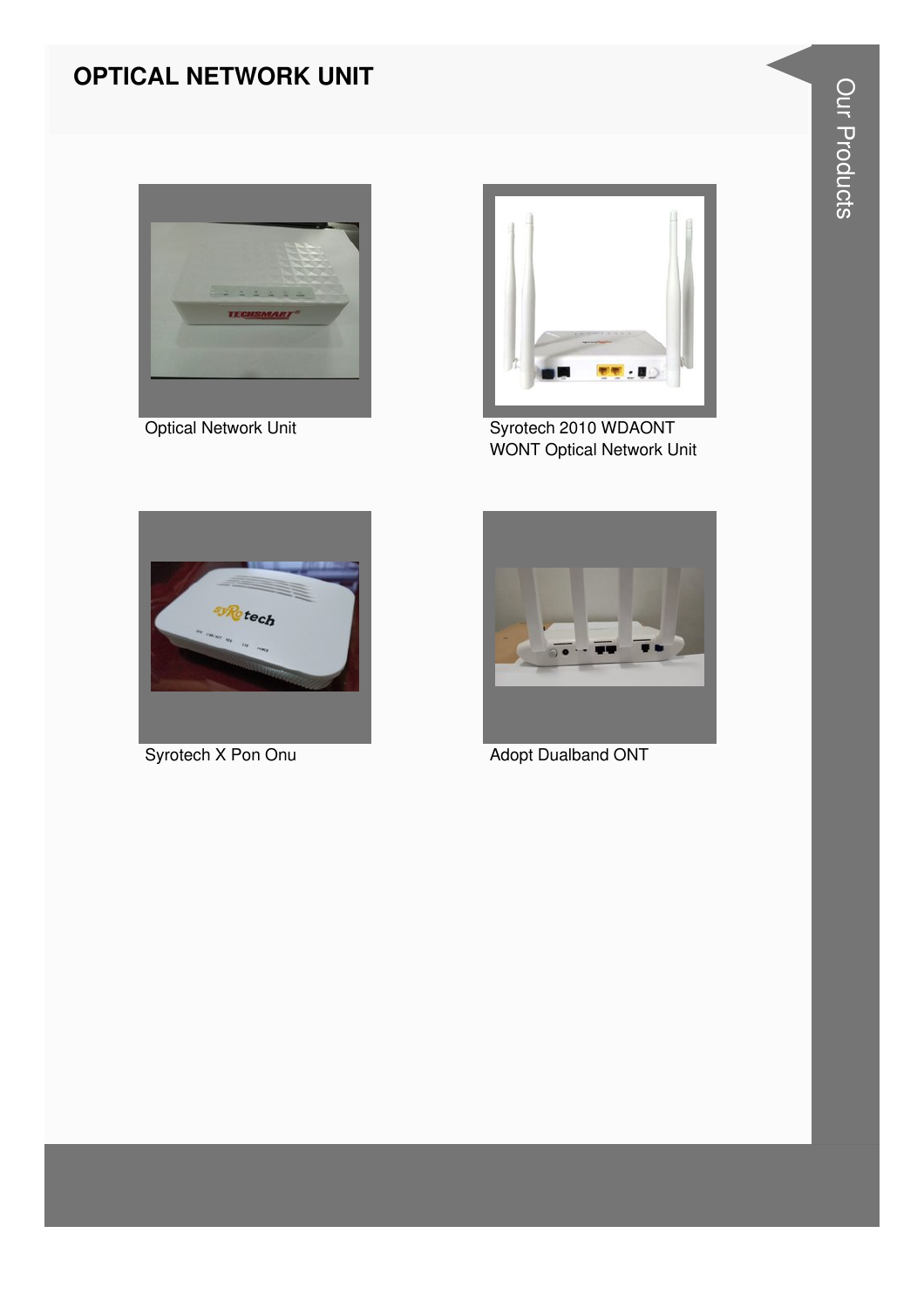# **COAXIAL CABLE**



RG 6 Co Axial Cable



**Coaxial Cable** 



**Coaxial Cable RG6 Series** 



**TV Coaxial Cables**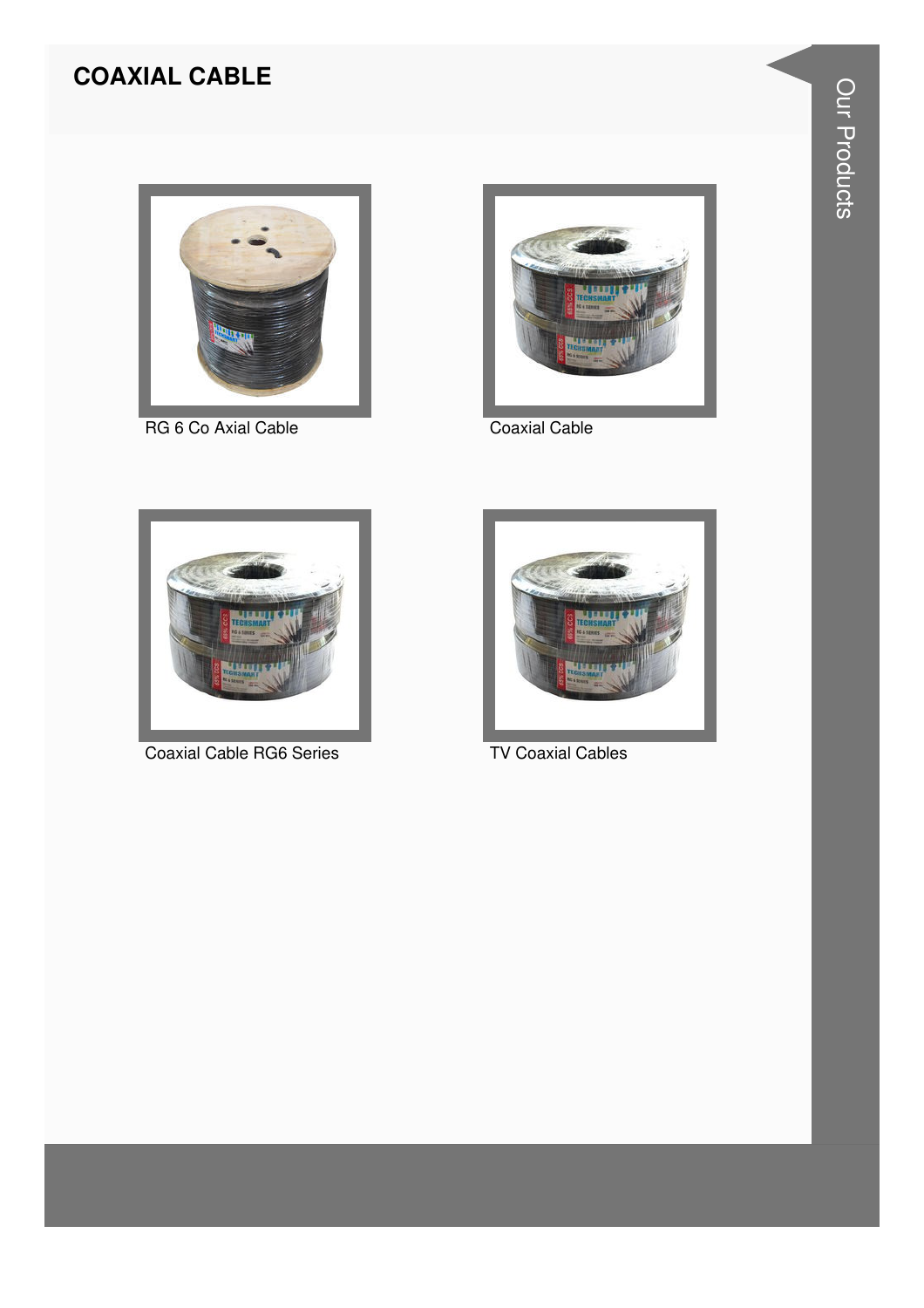# **FTTH PLC SPLITTER**



8 Port Cassette Splitter **PLC Splitter** 







8 Port Cassette Splitter 16 Way Cassette Splitter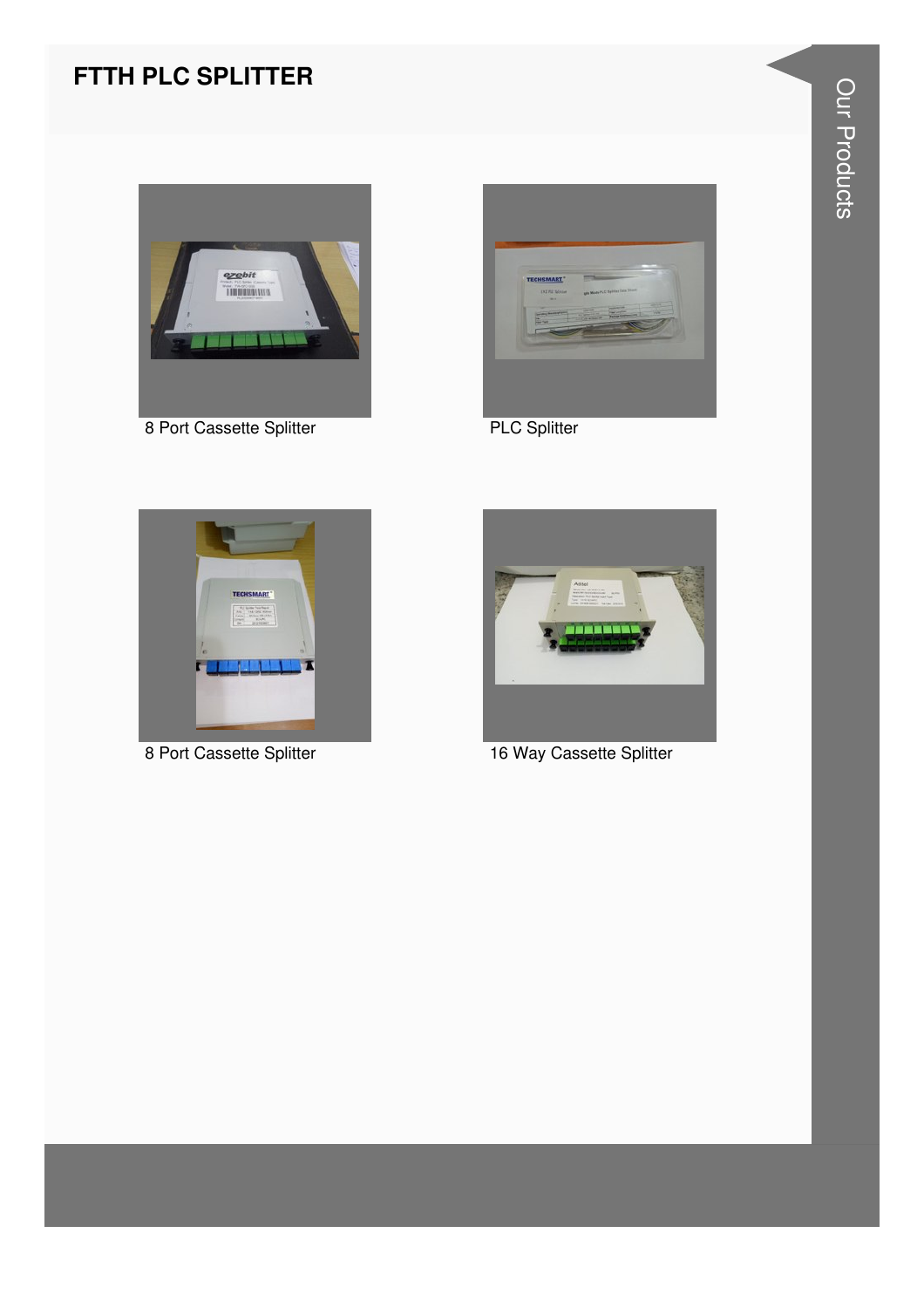#### **FIBER OPTIC TERMINATION BOXES**





FTTH Customer Terminal Box FTTH Fiber Termination Box



Fiber Optic Termination Boxes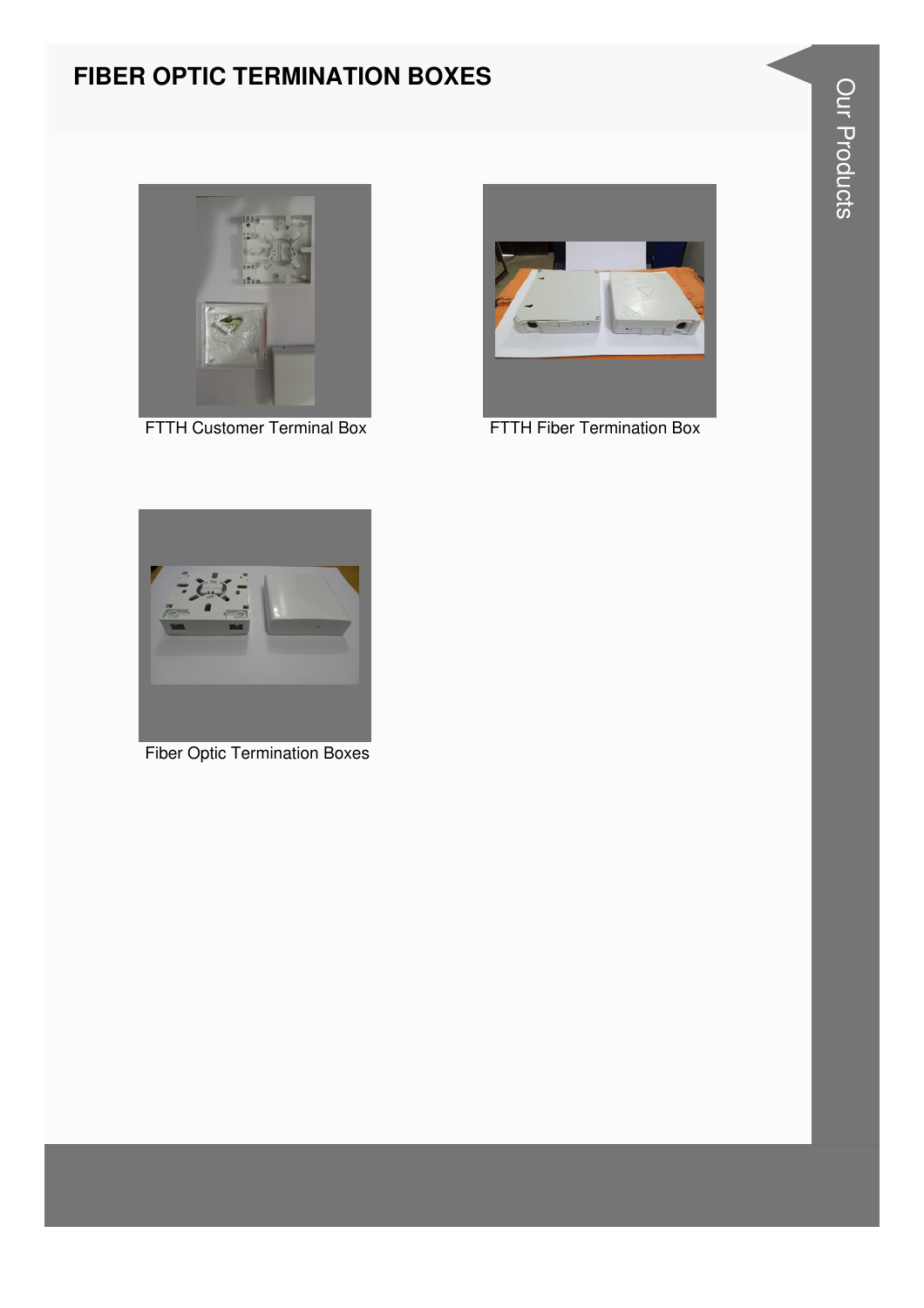# **FIBER OPTIC RECEIVER**



Aluminum Fiber Optic Receiver



AX 333 Optical Receiver



**Fiber Optical Receiver**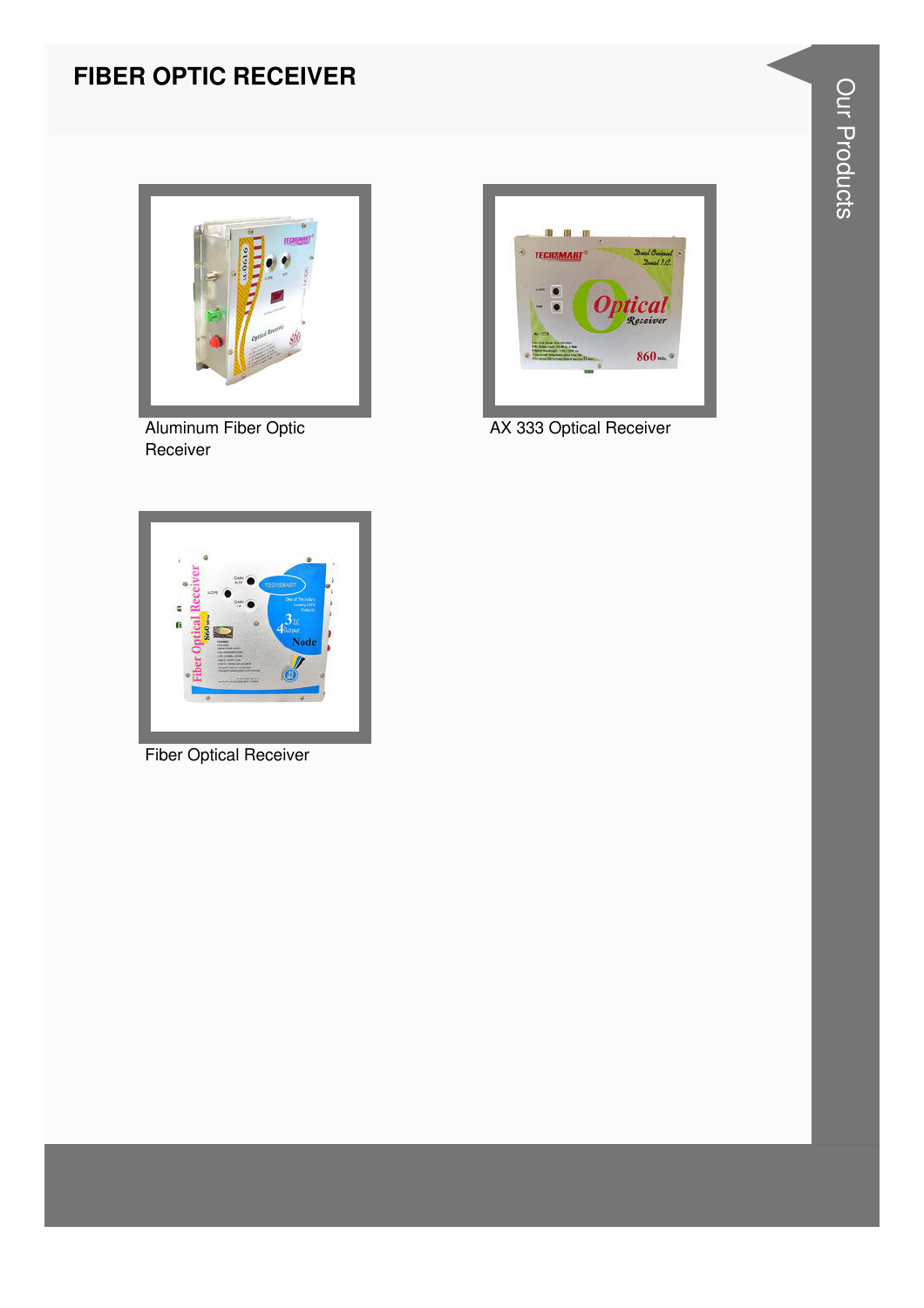# **OPTICAL NODE**



1 Way FTTH Node

|   |                                        |   | e.                                                               | $\sim$<br>×.               | <b>ALC</b> |  |
|---|----------------------------------------|---|------------------------------------------------------------------|----------------------------|------------|--|
|   |                                        | ÷ | $\mathbf{0}$                                                     |                            |            |  |
|   |                                        |   | Acc None                                                         |                            | AGG MAA    |  |
|   | пентими                                |   | of the team distances.<br><b>AT THE CAR TEST HOUSE &amp; ALL</b> | <b>Stand</b><br>$860$ vate | which I.C. |  |
|   | <b>SAML OUTPUT</b><br><b>AGC NIGHT</b> |   | <b>Manager Street, Texas Street</b>                              |                            |            |  |
| x |                                        |   |                                                                  |                            |            |  |
|   |                                        |   |                                                                  |                            |            |  |

AGC Optical Node



3 Way FTTH Node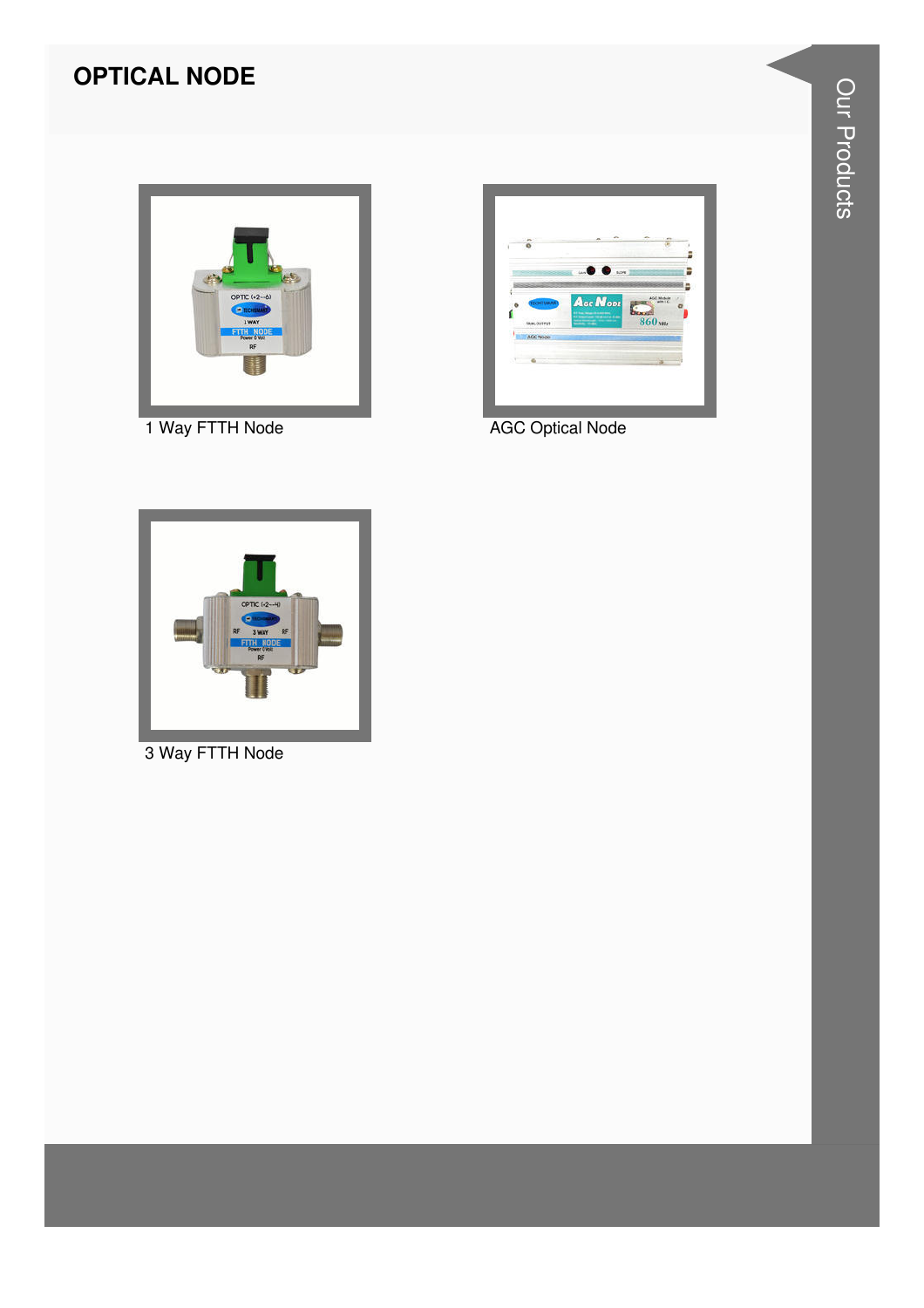#### **OPTICAL TRANSMITTER**



Mini Optical Transmitter



**CATV Optical Transmitter** 



**Optical Trans Receiver**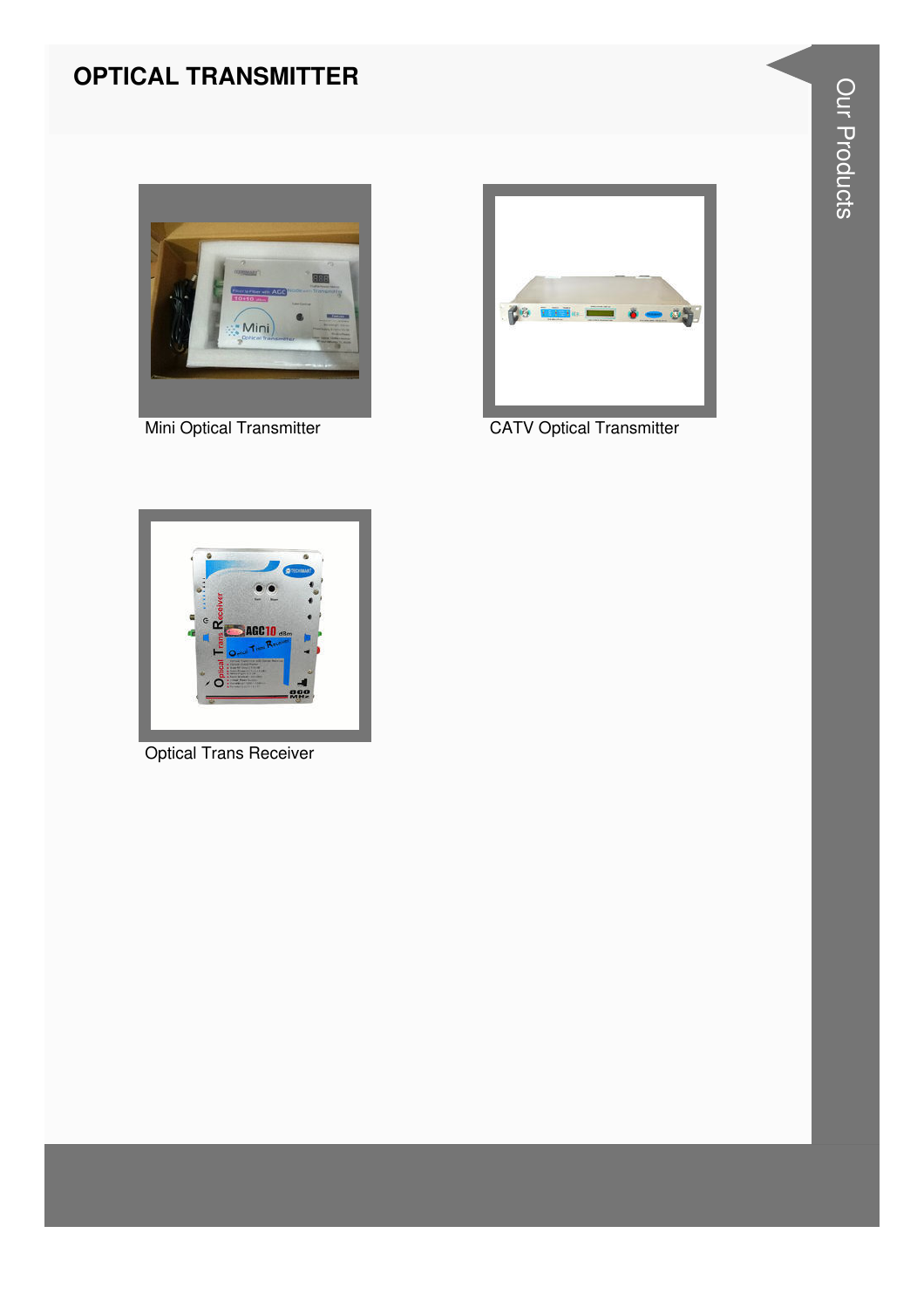# **ELECTRONIC CONNECTORS**



RT 11 Connector



F Connector



**AC Stopper**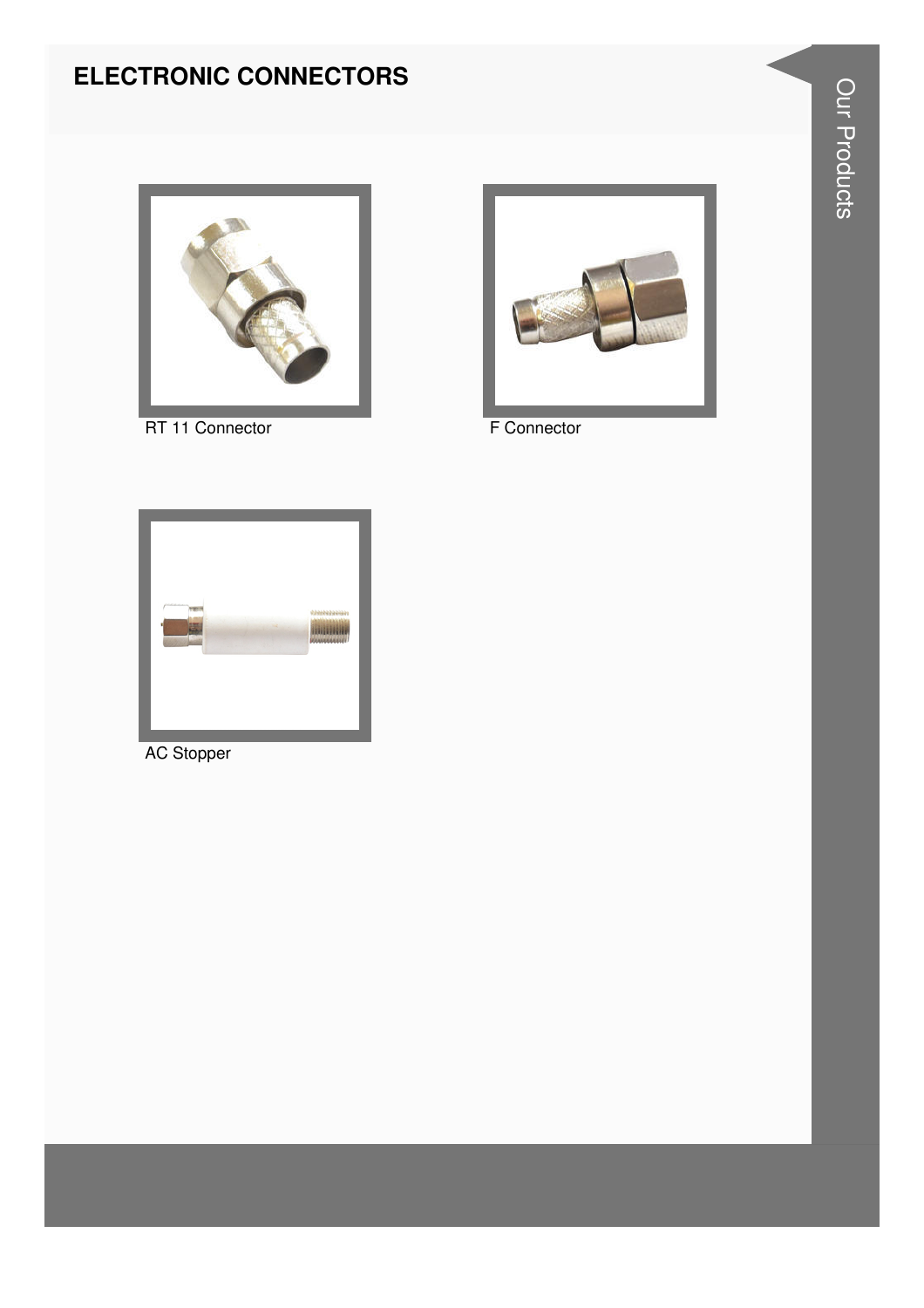



Optical Fiber Lock Mini Joint Enclosure



10 Ampere Power Supply **System** 



FET Hybrid Amplifier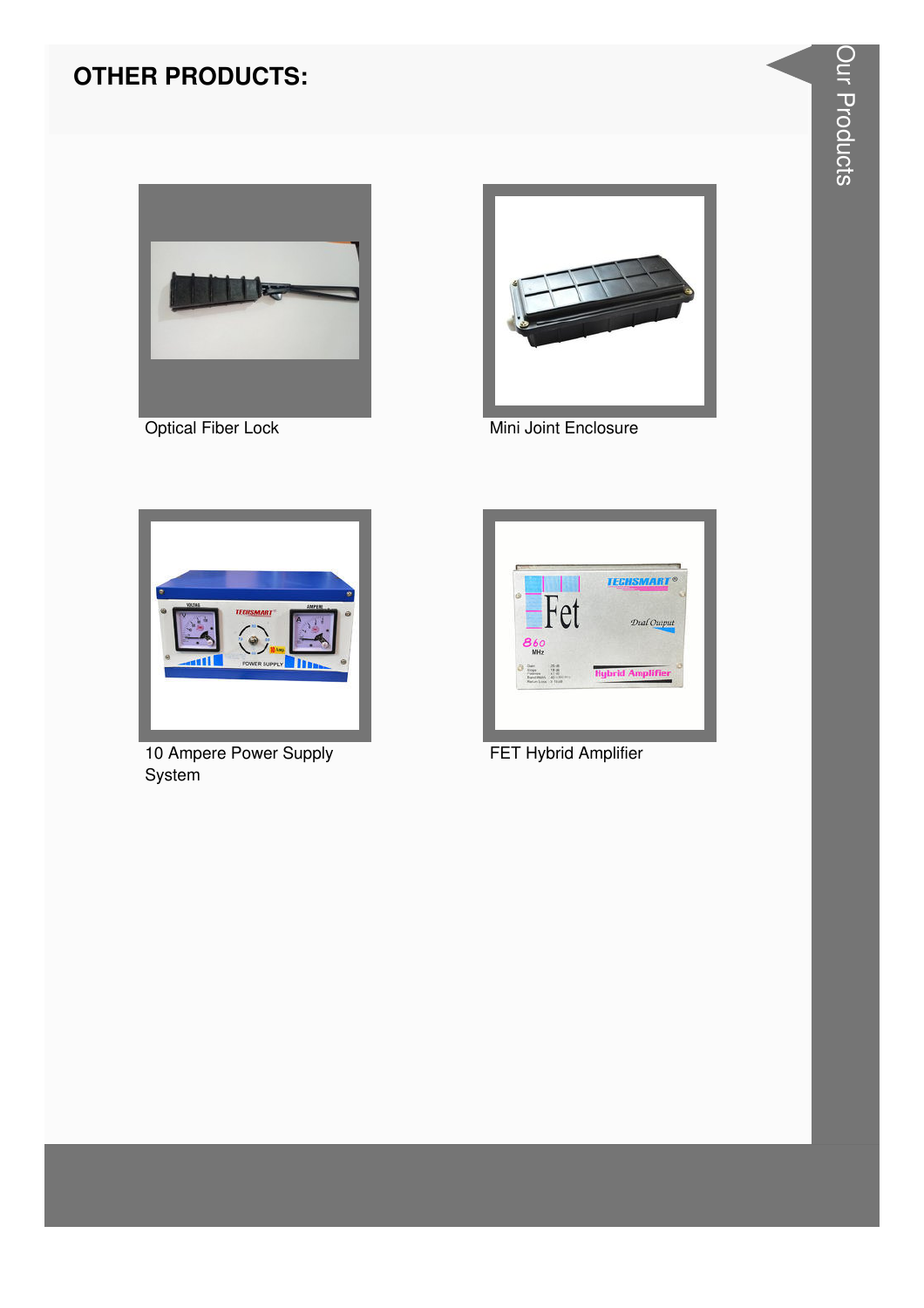



Fiber Optic Cable 2 Core Fiber Cable



Dual Output Optical Receiver **Metal Optical Receiver** Metal Optical Receiver

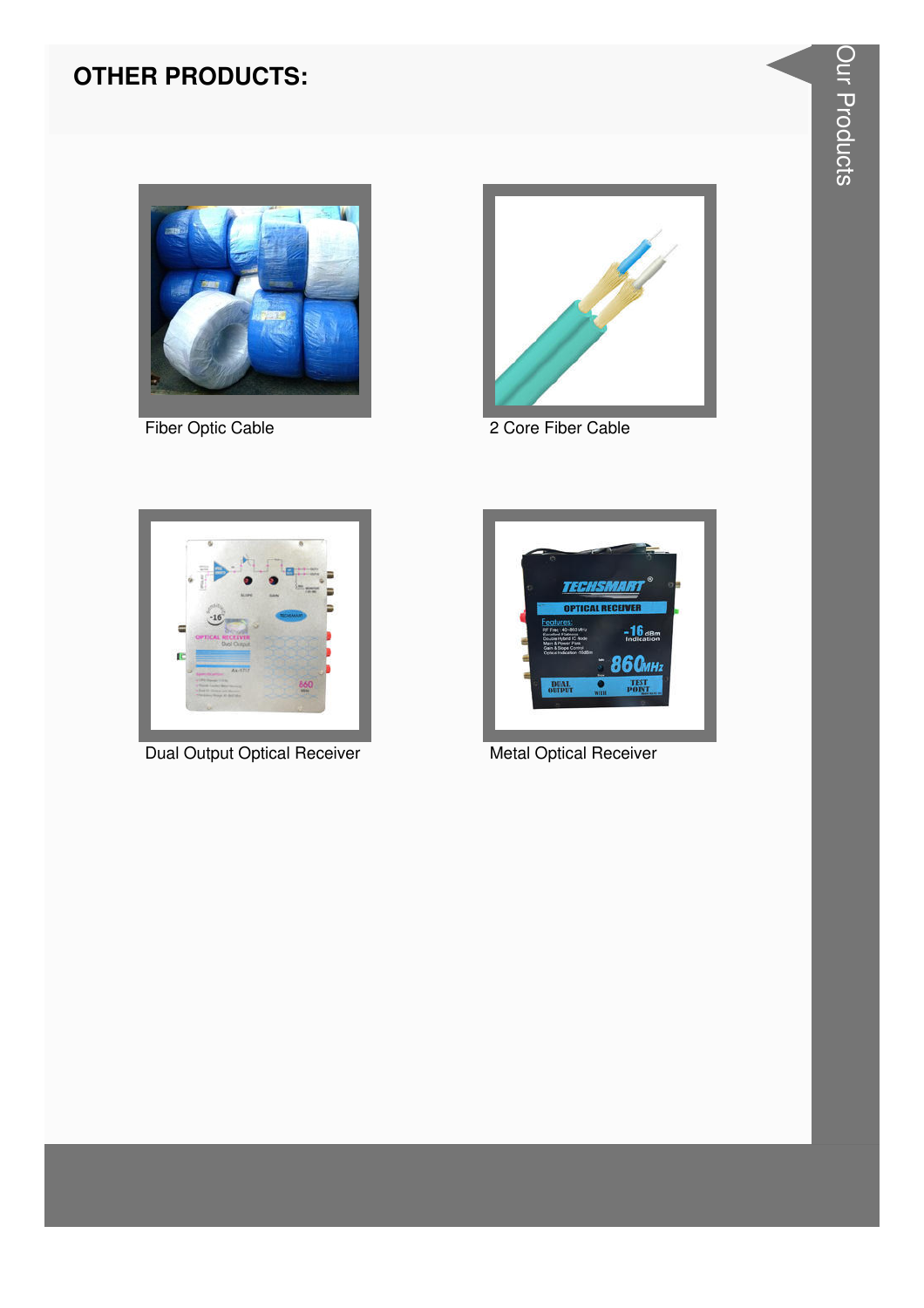

Mini Optical Power Meter



**Optical Power Meter Visual** Fault Locator



Cat6 Utp Lan Cable



RG 59 Cable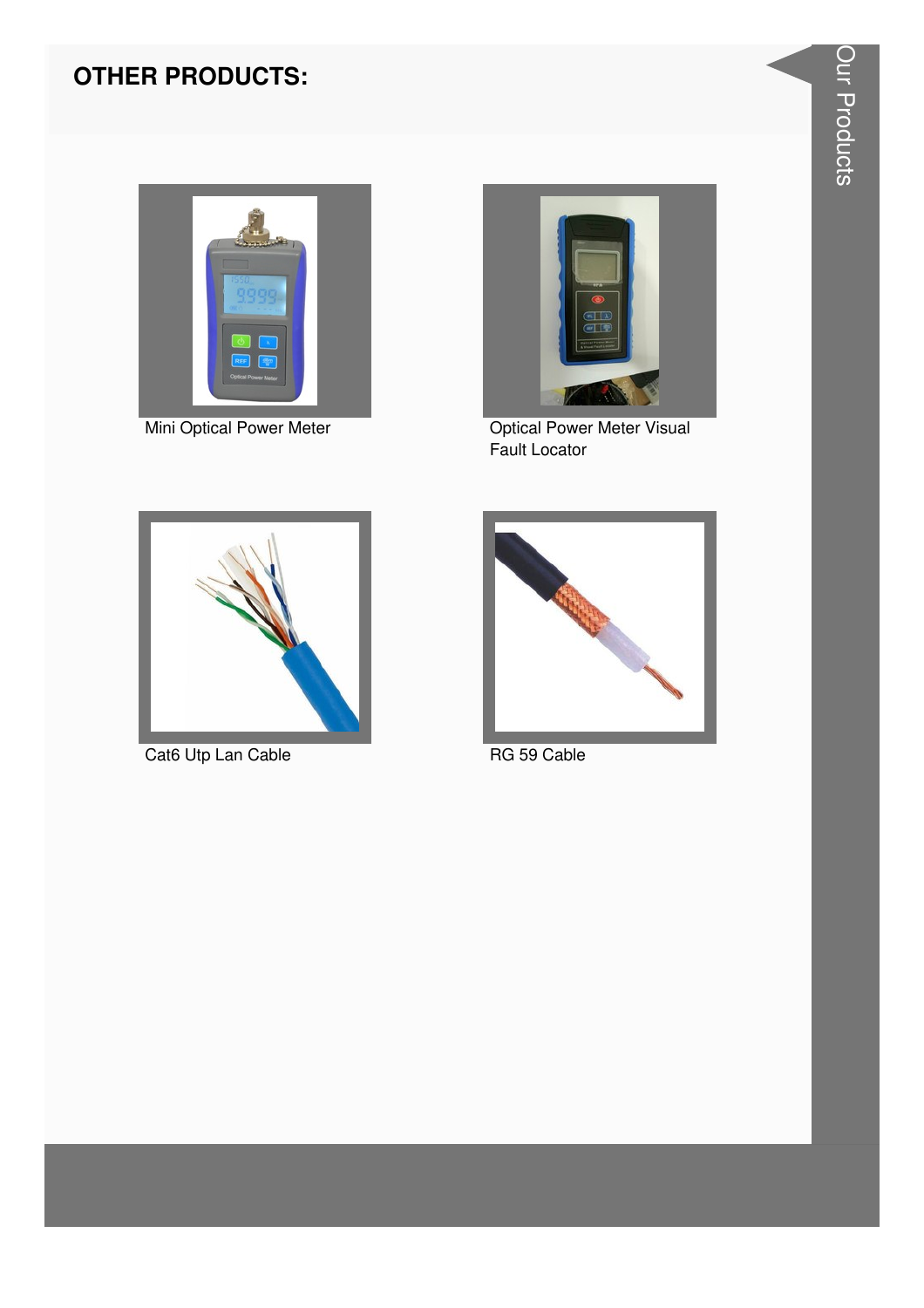

Network Router



Pon Module



Media Converter



Optical Media Converter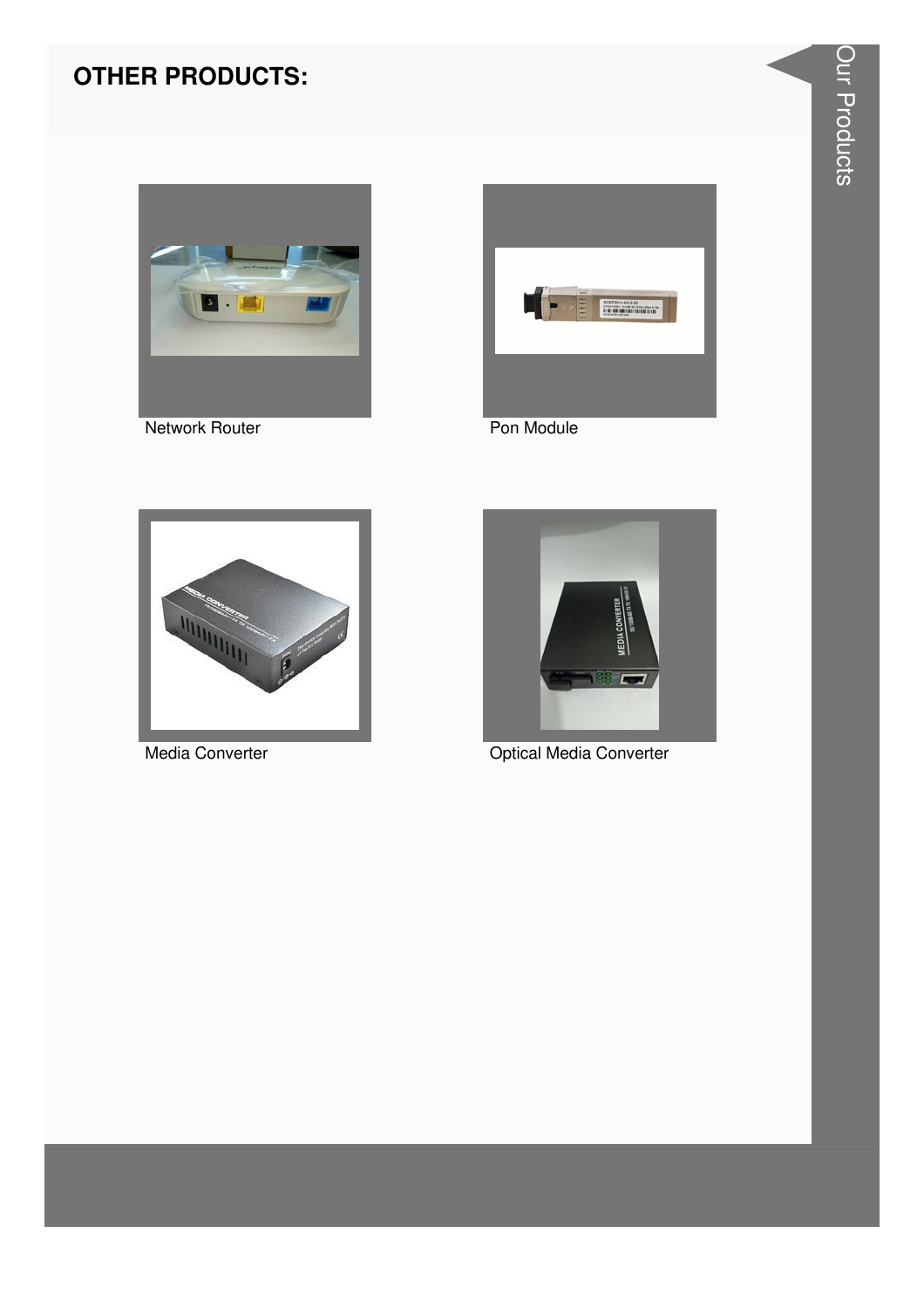

Fiber Optic Patch Cord **Canadian Cord Cord Cord Cord Cord** Optical Patch Cord





Armoured Fiber Optic Cable CATV Modulator

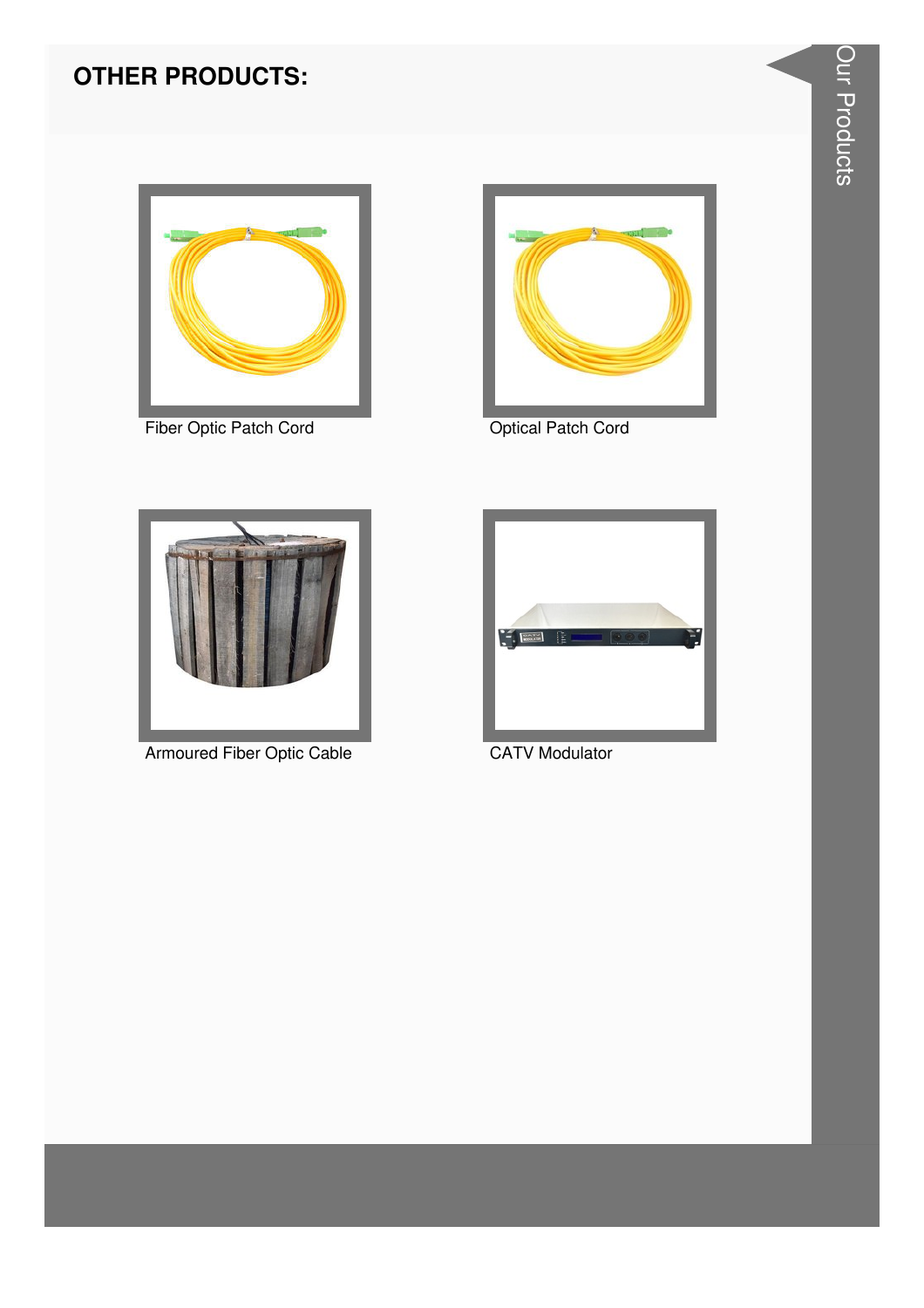

Fiber Optic Splicing Machine **Hybrid Node Transformer** 





4 Port Gepon Optical Line **Terminal** 



Adjacent Channel Modulator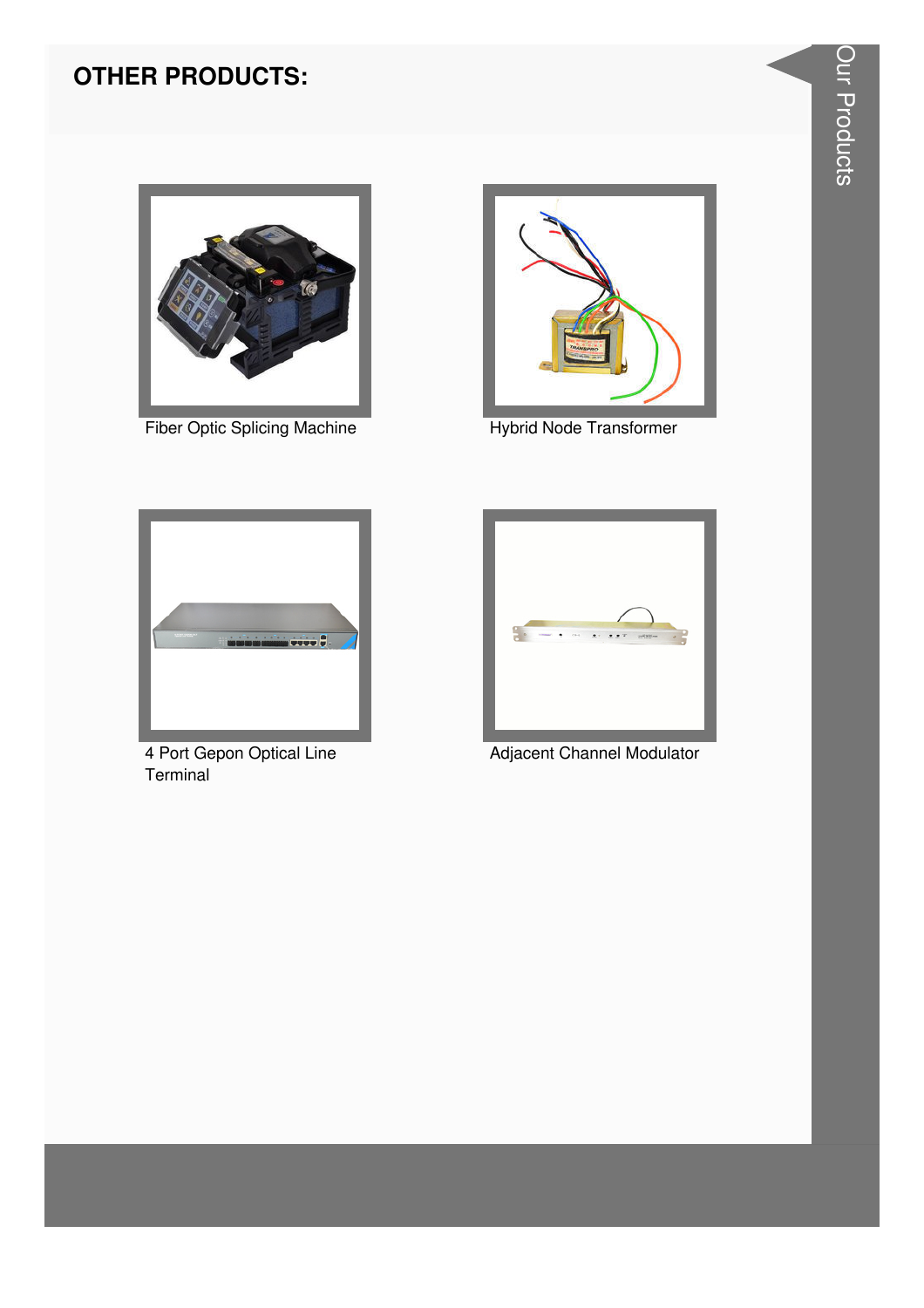

Node With Power Pass Monitor



**Digital Power Meter** 



**Clutch And Stay Wire** 



Tenda N301 Wireless Router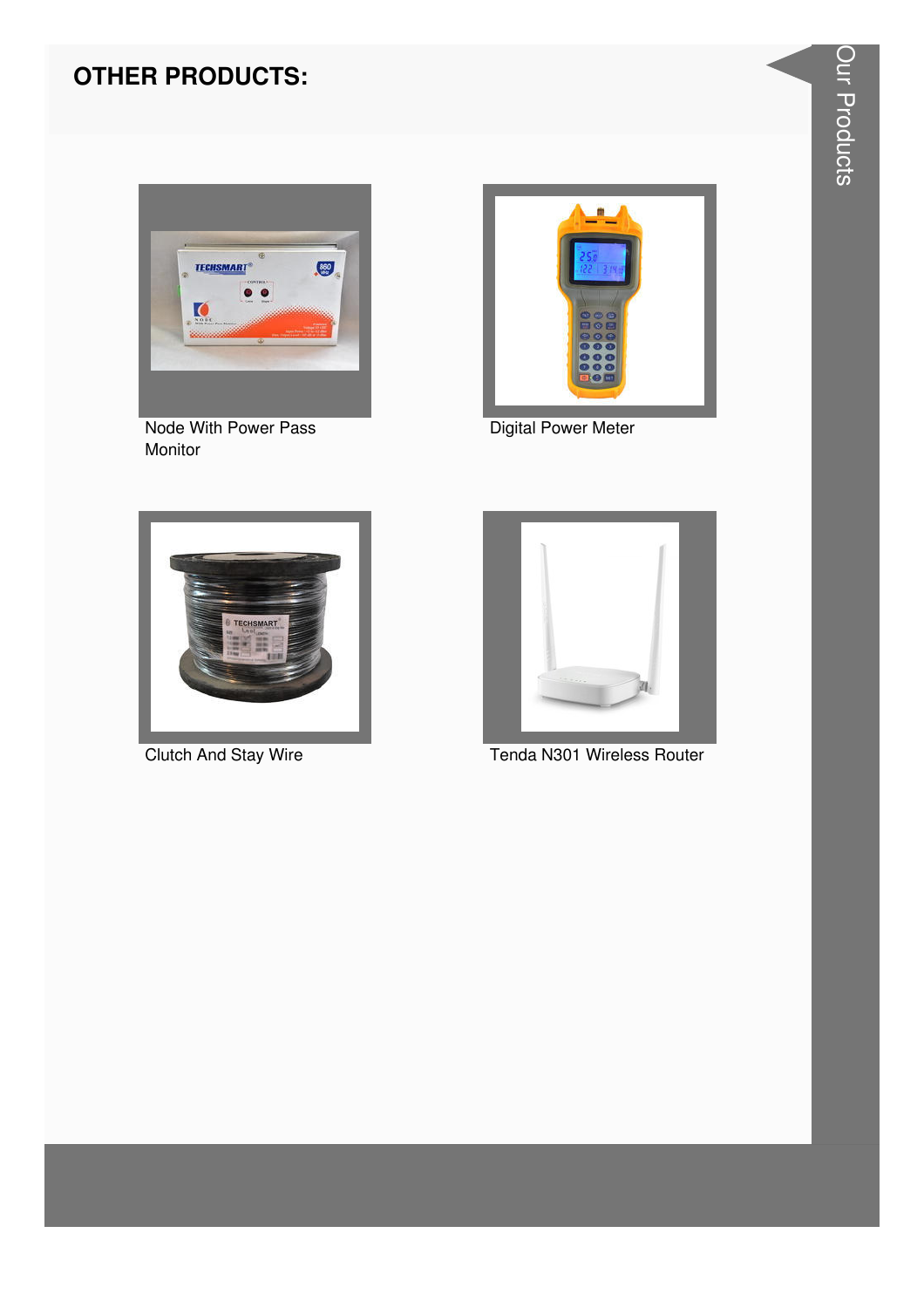

Optical Time Domain Reflectometer



2 Way Power Press Splitter





Cable Jointer **SMPS Power Supply Adapter**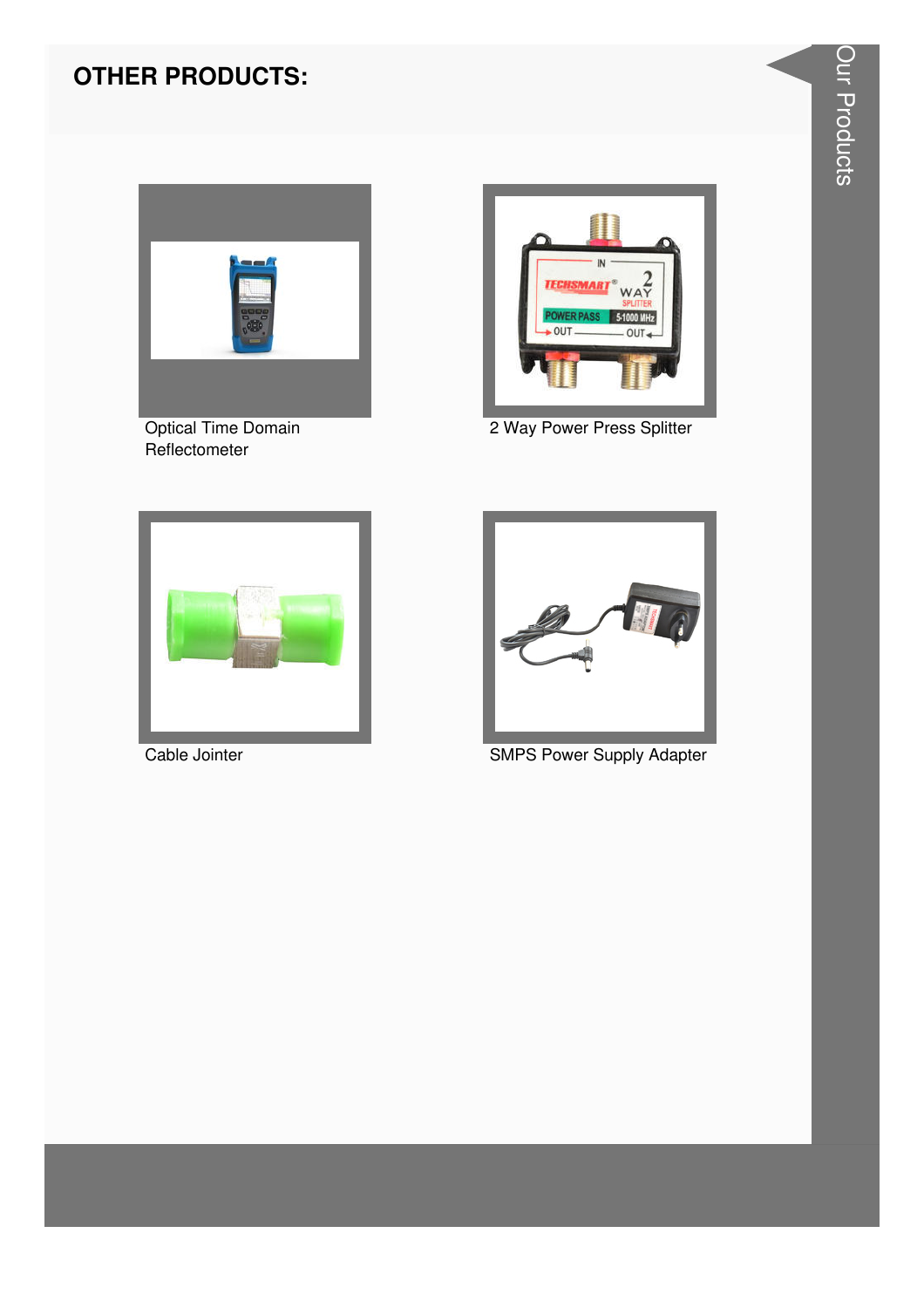

CAT 5e Cable



Aluminium Ladders



**Fencing Wire**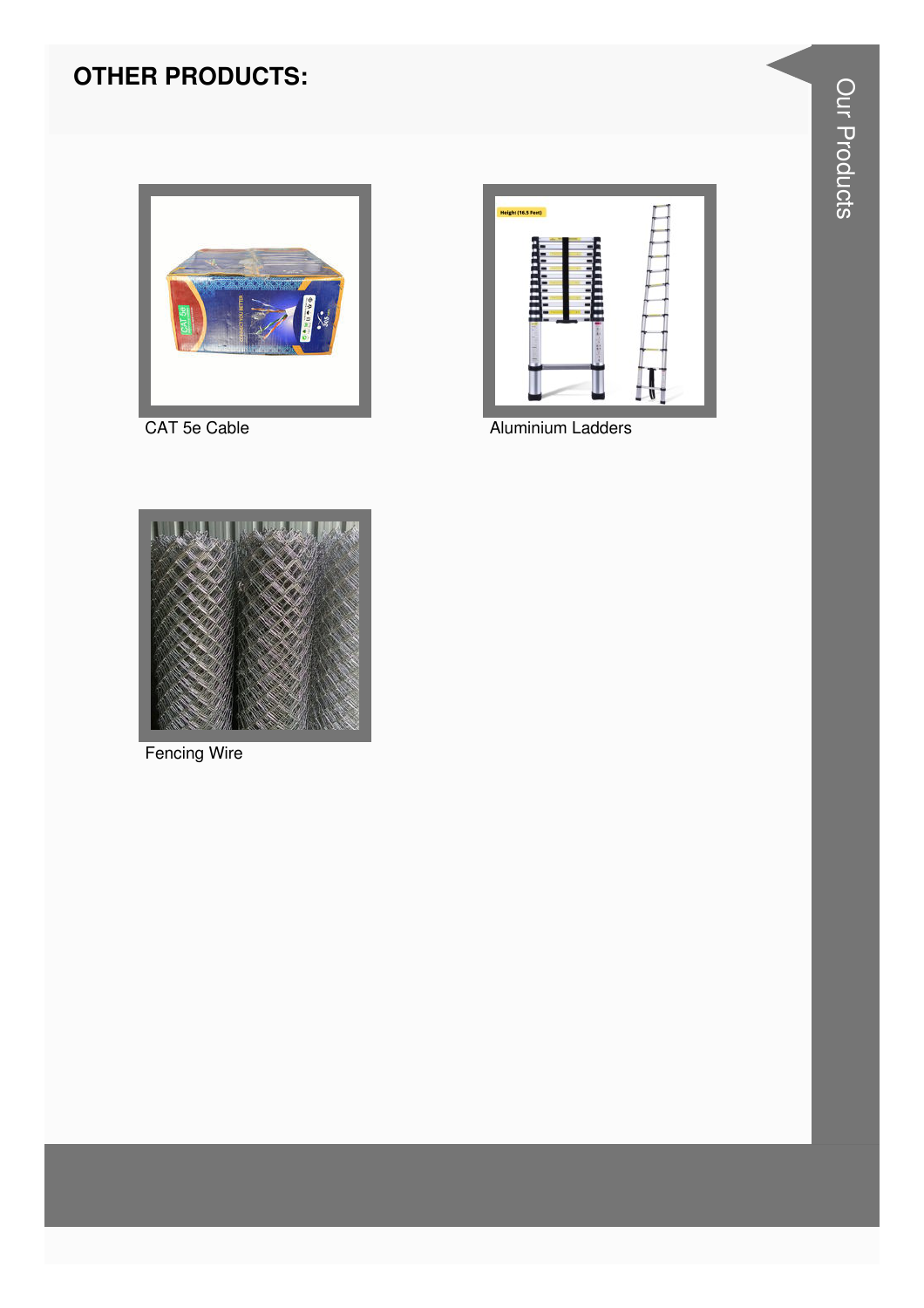# Factsheet

| Year of Establishment            | $\div$ 2013                 |
|----------------------------------|-----------------------------|
| <b>Nature of Business</b>        | : Exporter and Manufacturer |
| <b>Total Number of Employees</b> | $\therefore$ Upto 10 People |